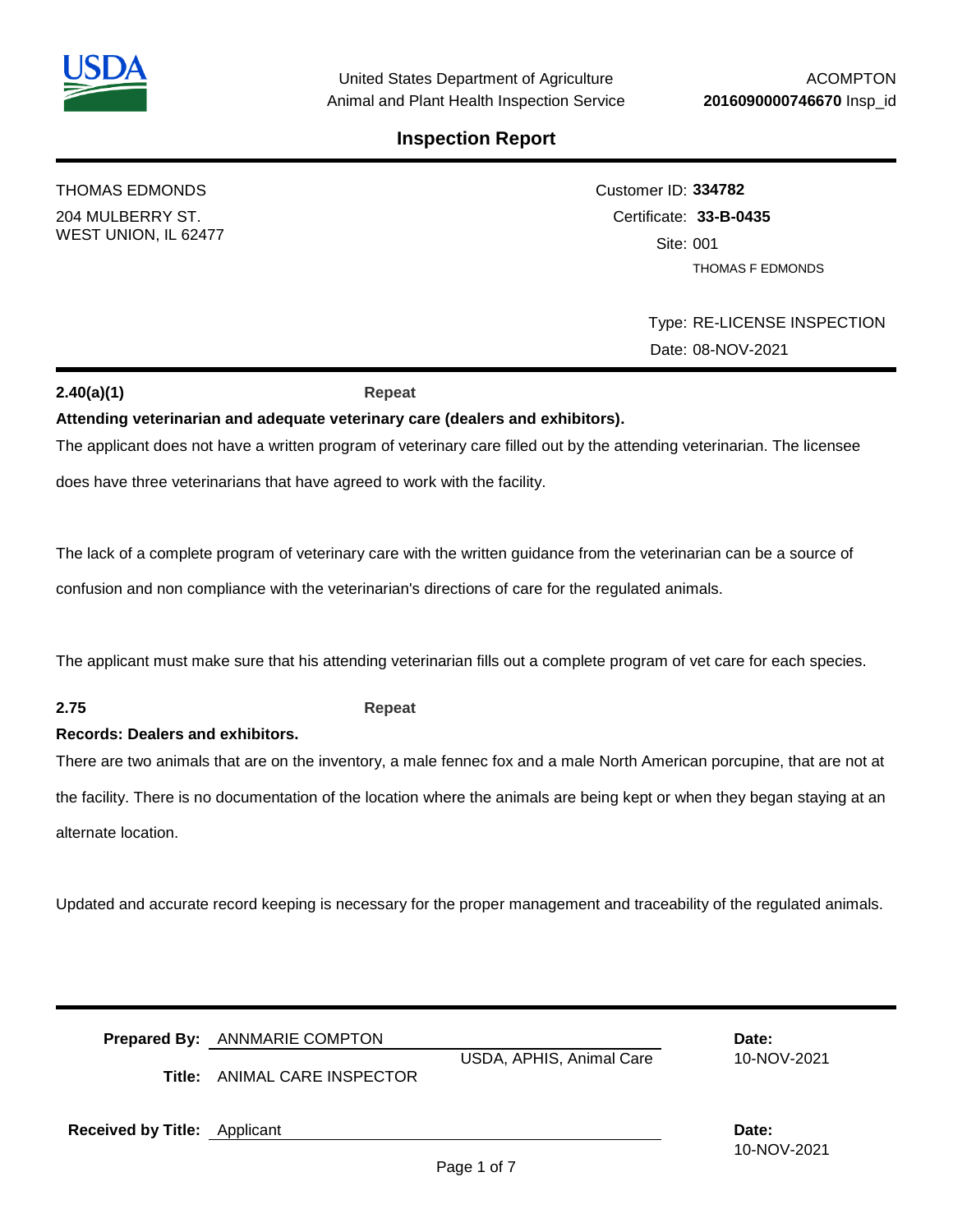

The applicant must keep complete records of the animals on hand as well as their locations and dates when they are moved to another facility or location. The inventory should have complete current information of all animals owned and at the licensed facility.

#### **2.131(a) Repeat**

### **Handling of animals.**

The applicant acquired 2 tigers and 2 cougars for exhibition over the past two years. All licensees/applicants who maintain wild/exotic animals must demonstrate adequate experience and knowledge of those animals. There have been many dangerous incidents, documented in previous inspection reports, that prove a lack of the necessary knowledge and experience.

Since the acquisition of these dangerous animals, the applicant has not taken steps to gain the acquired knowledge, other than having a person with tiger cub experience at the facility for a short time and talking with other licensees. The applicant can bring an experienced person (with these species) to the facility or go to other facilities and work with them to gain the required knowledge/experience.

Lack of the required knowledge/experience is dangerous for the licensee/applicant/volunteers/public and the animals and could result in serious injury or death in any of those groups.

All licensees/applicants who maintain wild or exotic animals must demonstrate adequate experience and knowledge of the species they maintain.

#### **3.11(b)(2)**

**Cleaning, sanitization, housekeeping, and pest control.**

| <b>Prepared By: ANNMARIE COMPTON</b> | Date: |
|--------------------------------------|-------|
|                                      |       |

USDA, APHIS, Animal Care 10-NOV-2021

**Title:** ANIMAL CARE INSPECTOR

**Received by Title:** Applicant **Date:**

10-NOV-2021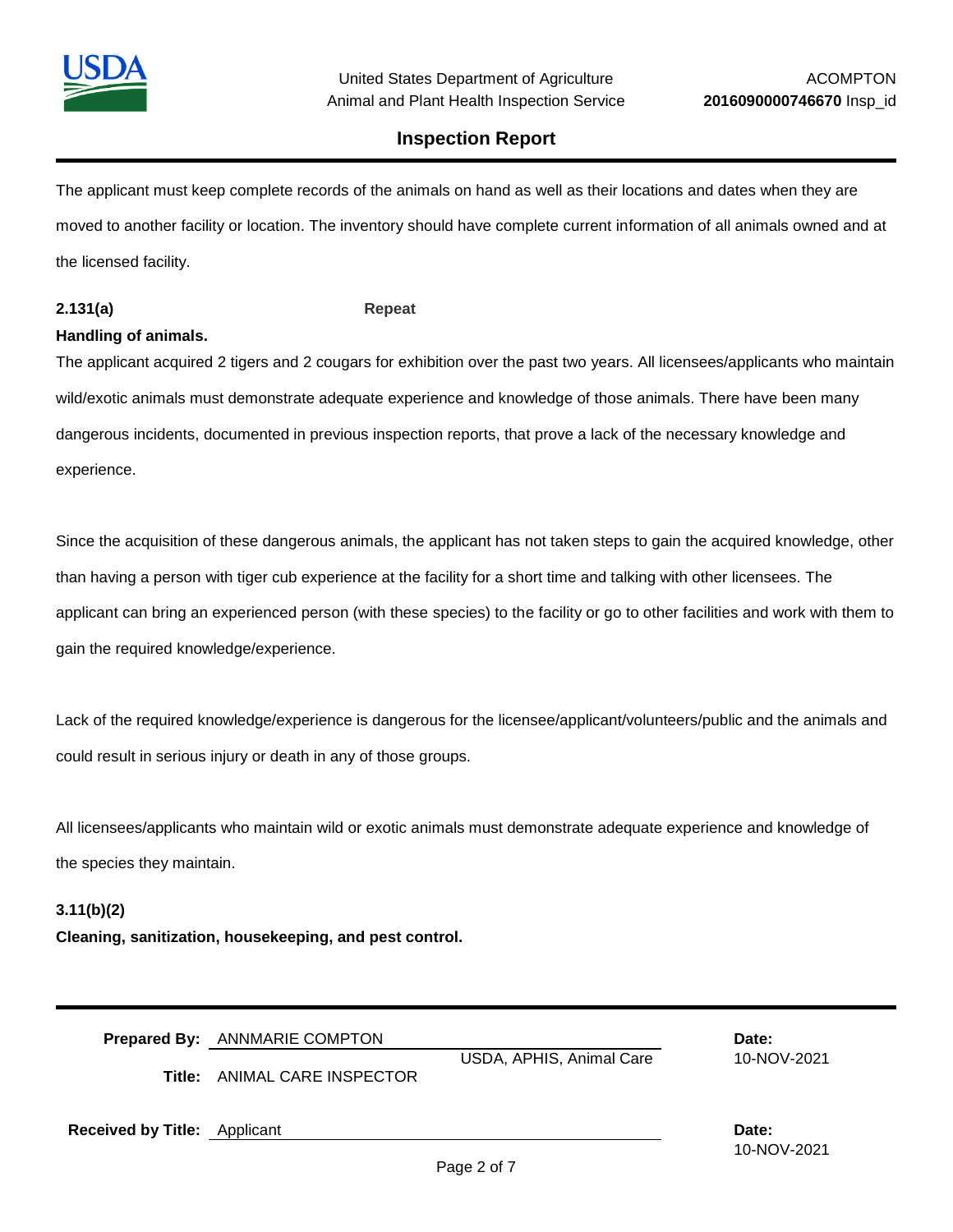

The metal food bowl used in the cat primary enclosure had a large buildup of dirt and debris around the inside of the entire surface of the bowl. There were some hay strands in the food bowl. The accumulation of dirt in this bowl does not allow for proper sanitization of the surfaces in order to provide a clean receptacle for uncontaminated food. The cleaning and sanitization is not often enough to prevent the dirt buildup.

The lack of clean surfaces or receptacles for food can cause possible health or disease hazards.

All food and water receptacles should be cleaned often enough to prevent the buildup of dirt and debris in order to allow for proper sanitization and to prevent buildup. Food and water receptacles for dogs and cats must be sanitized at least once every 2 weeks and more often if necessary to prevent an accumulation of dirt, debris, food waste, excreta, and other disease hazards.

To be corrected by: November 13, 2021

#### **3.75(a)**

#### **Housing facilities, general.**

There are several wooden beams at the top of the primary enclosure holding three Japanese Macaques that have been chewed, exposing raw wood beneath the painted surfaces.

The chewing of wood surfaces can be a possible source of injury for the primates due to splinters that could puncture their mouths, hands/feet, or become ingested possibly causing serious health issues.

All surfaces must be repaired or replaced and kept in good condition to prevent injury to the regulated animals.

|                                     | <b>Prepared By:</b> ANNMARIE COMPTON<br><b>Title:</b> ANIMAL CARE INSPECTOR | USDA, APHIS, Animal Care | Date:<br>10-NOV-2021 |
|-------------------------------------|-----------------------------------------------------------------------------|--------------------------|----------------------|
| <b>Received by Title:</b> Applicant |                                                                             |                          | Date:<br>10-NOV-2021 |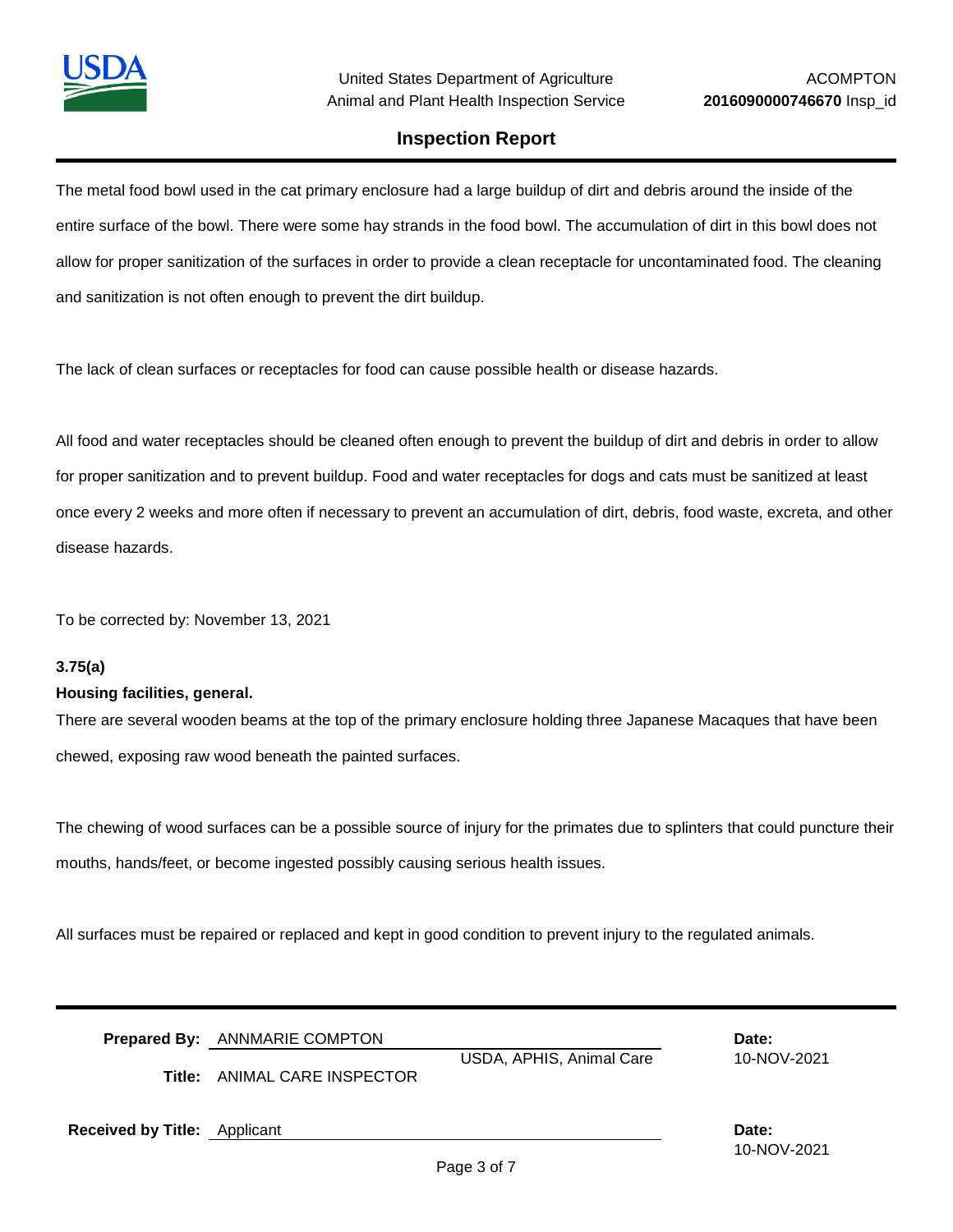

To be corrected by: November 20, 2021

### **3.127(d) Repeat**

#### **Facilities, outdoor.**

The eight-foot perimeter fence surrounding the facility is still under construction. The South and East sides of the facility are still completely open with no fence structure to prevent animals from escaping the property. The North and NW part of the property has a six-foot perimeter fence, with the SW part of the property having an eight-foot wooden fence behind the tiger, cougar, macaque and porcupine enclosures.

An eight-foot perimeter fence is required for the two cougars and two tigers that are in outdoor primary enclosures on the facility property due to being considered dangerous animals.

There is no six-foot perimeter fence completely surrounding the non-dangerous animals as required. This requirement is for animals such as the three badgers (bottom of the perimeter fence is not secured and open for animals to get under), the two coati, Geoffroy's cat, bobcat and two Tayra.

While a six-foot perimeter fence and partial eight-foot perimeter fence surround over half the facility, the remaining South and East sides are open which can allow any of these animals to escape if they get out of their primary enclosures, and allow other animals or people to gain entry into the facility and make direct contact with the enclosures.

A perimeter fence must be completed for the dangerous and non-dangerous animals per USDA regulations and standards for those species.

|                                     | <b>Prepared By:</b> ANNMARIE COMPTON |                          | Date:                |
|-------------------------------------|--------------------------------------|--------------------------|----------------------|
|                                     | <b>Title:</b> ANIMAL CARE INSPECTOR  | USDA, APHIS, Animal Care | 10-NOV-2021          |
| <b>Received by Title: Applicant</b> |                                      |                          | Date:<br>10-NOV-2021 |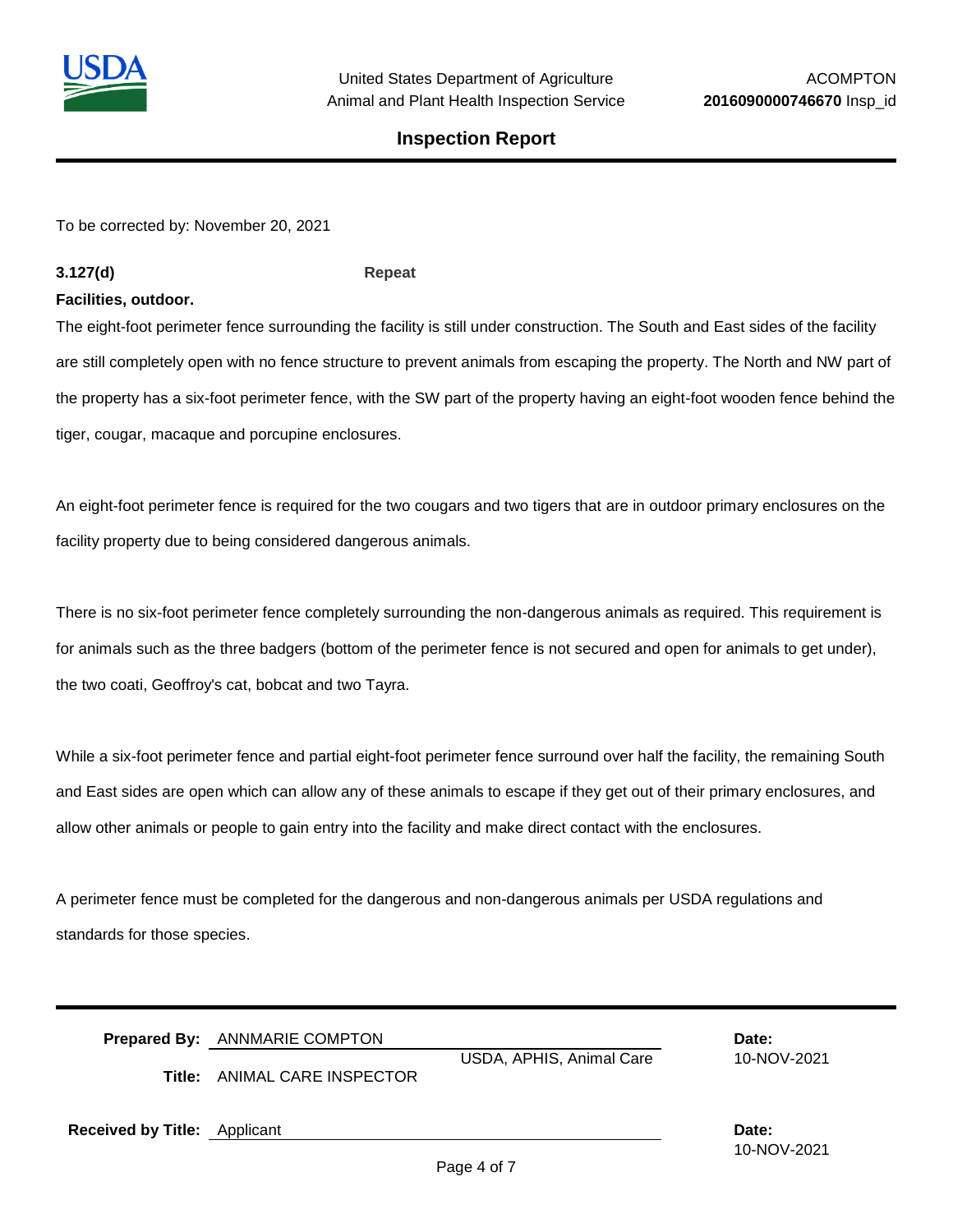

During the inspection a small piglet, approximately 3-4 weeks of age, was observed outside of the primary enclosure fence surrounding the pig and goat area within the facility. Within a minute of being observed the piglet was seen entering back into the primary enclosure by squeezing through the 2in x 4in mesh of the fence. There were 13 baby piglets of similar size that could all currently or until recently have the ability to leave the primary enclosure at any time through the fence.

This fence spacing is too large to safely contain the piglets. There is a risk of the piglets becoming prey for other animals or being injured while going in and out of the fence.

The applicant must provide an area where the piglets will not escape through the fence.

#### **3.129**

#### **Feeding.**

There are three goats kept in a fenced area across the driveway of the facility. The food bowl contained dry dog food due to the facility running out of grain. The applicant advised they ran out of grain and sometimes feed dog food to the goats. There was no documentation from the attending veterinarian that advised feeding dog food to goats was an approved diet.

The lack of an appropriate, species specific diet could cause serious health issues or malnutrition if not fed properly. All diets should be approved by the attending veterinarian if feeding a diet that is made specifically for another species than what that diet was made for.

|                                     | <b>Prepared By:</b> ANNMARIE COMPTON |                          | Date:                |
|-------------------------------------|--------------------------------------|--------------------------|----------------------|
|                                     | <b>Title:</b> ANIMAL CARE INSPECTOR  | USDA, APHIS, Animal Care | 10-NOV-2021          |
| <b>Received by Title:</b> Applicant |                                      |                          | Date:<br>10-NOV-2021 |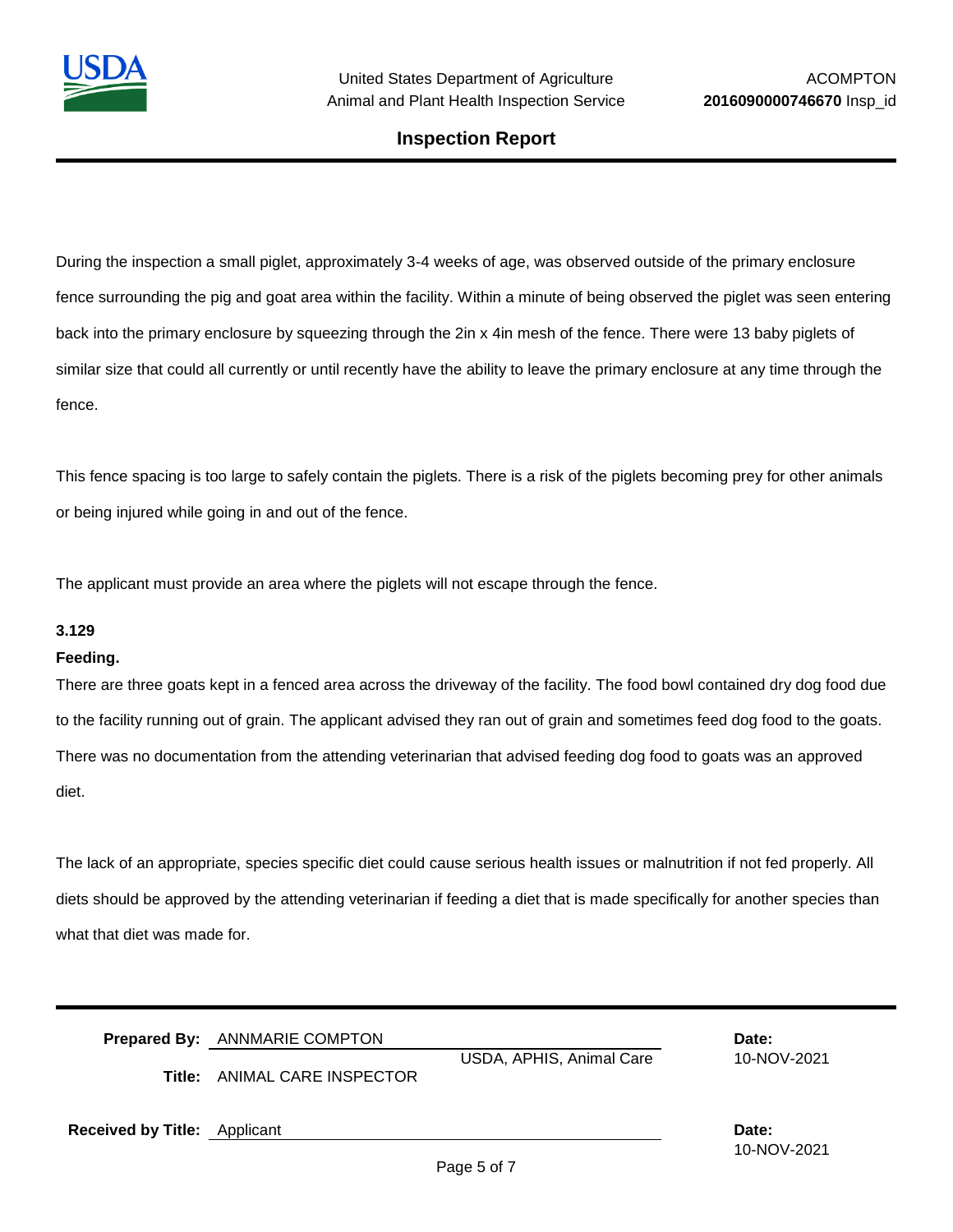

The food shall be wholesome, palatable, and free from contamination and of sufficient quantity and nutritive value to maintain all animals in good health. The diet shall be prepared with consideration for the age, species, condition, size, and type of the animal.

To be corrected by: November 10, 2021

There was a large buildup of dirt/debris and old food in the feeding receptacle for the prairie dogs.

The buildup of dirt and debris can cause a health hazard for the regulated animals.

The feeding receptacles should be cleaned often enough to prevent the molding, contamination, and deterioration or caking of food.

To be corrected by: November 13, 2021

This is a 1st Re-License Inspection for a Class B license.

The inspection and exit briefing were conducted with the applicant.

All items must be in compliance within 2 more inspection(s) or by January 7, 2022- 60 days counted from 1st PL

Inspection or the Applicant will forfeit the

license fee and must wait 6 months to reapply. Please contact your inspector

|  | Prepared By: ANNMARIE COMPTON | Date: |
|--|-------------------------------|-------|
|--|-------------------------------|-------|

USDA, APHIS, Animal Care 10-NOV-2021

**Title:** ANIMAL CARE INSPECTOR

**Received by Title:** Applicant **Date:**

10-NOV-2021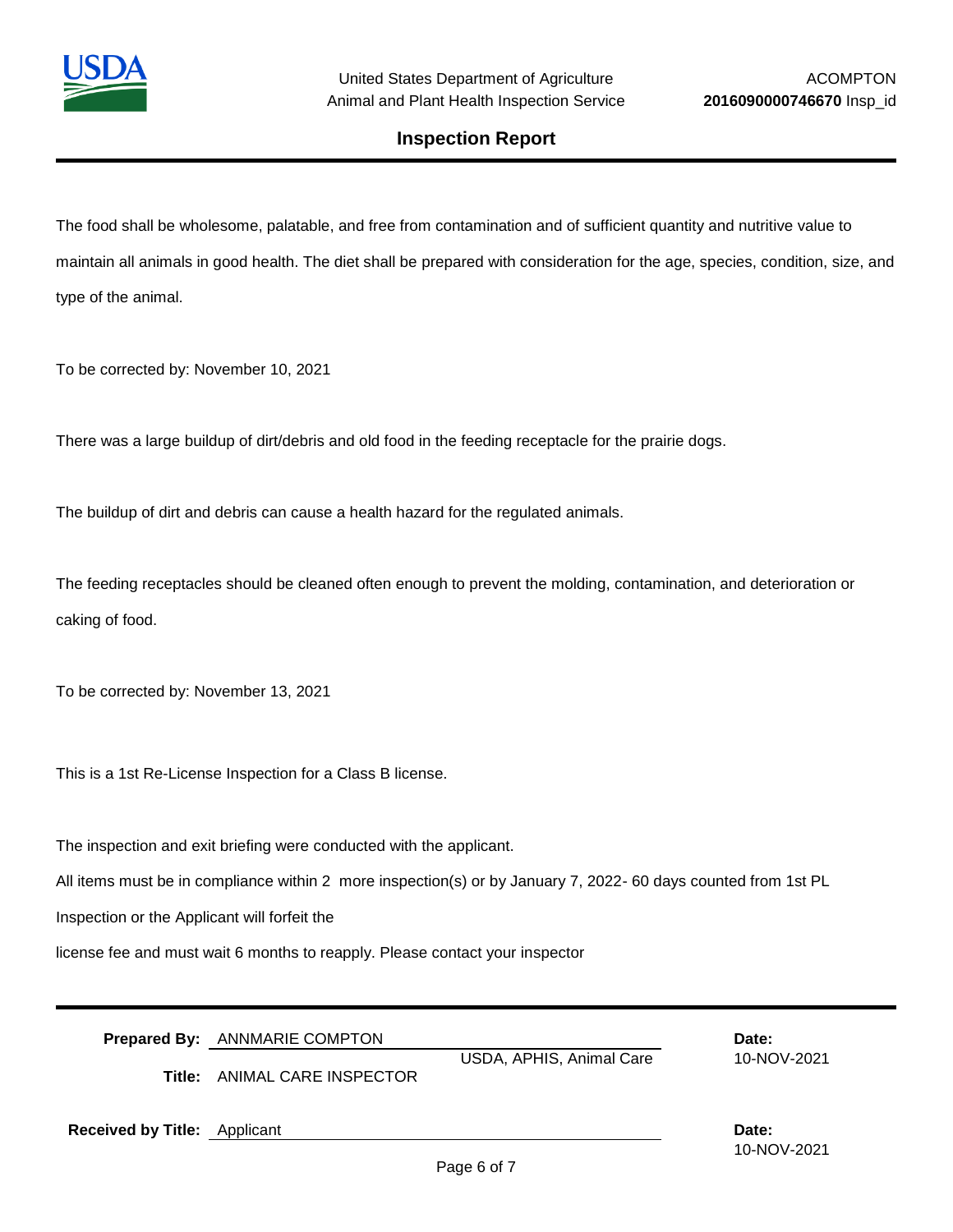

to schedule your next Relicense Inspection.

Regulated activity can continue under your existing USDA license until it expires on December 9, 2021.

Additional Inspectors:

Andrew Jones, Assistant Director

REBECCA NANNEY, VETERINARY MEDICAL OFFICER

**Prepared By:** ANNMARIE COMPTON **Date:**

**Title:** ANIMAL CARE INSPECTOR

USDA, APHIS, Animal Care 10-NOV-2021

**Received by Title:** Applicant **Date: Date: Date: Date: Date: Date: Date: Date: Date: Date: Date: Date: Date: Date: Date: Date: Date: Date: Date: Date: Date: Date: Date: Date:** 

10-NOV-2021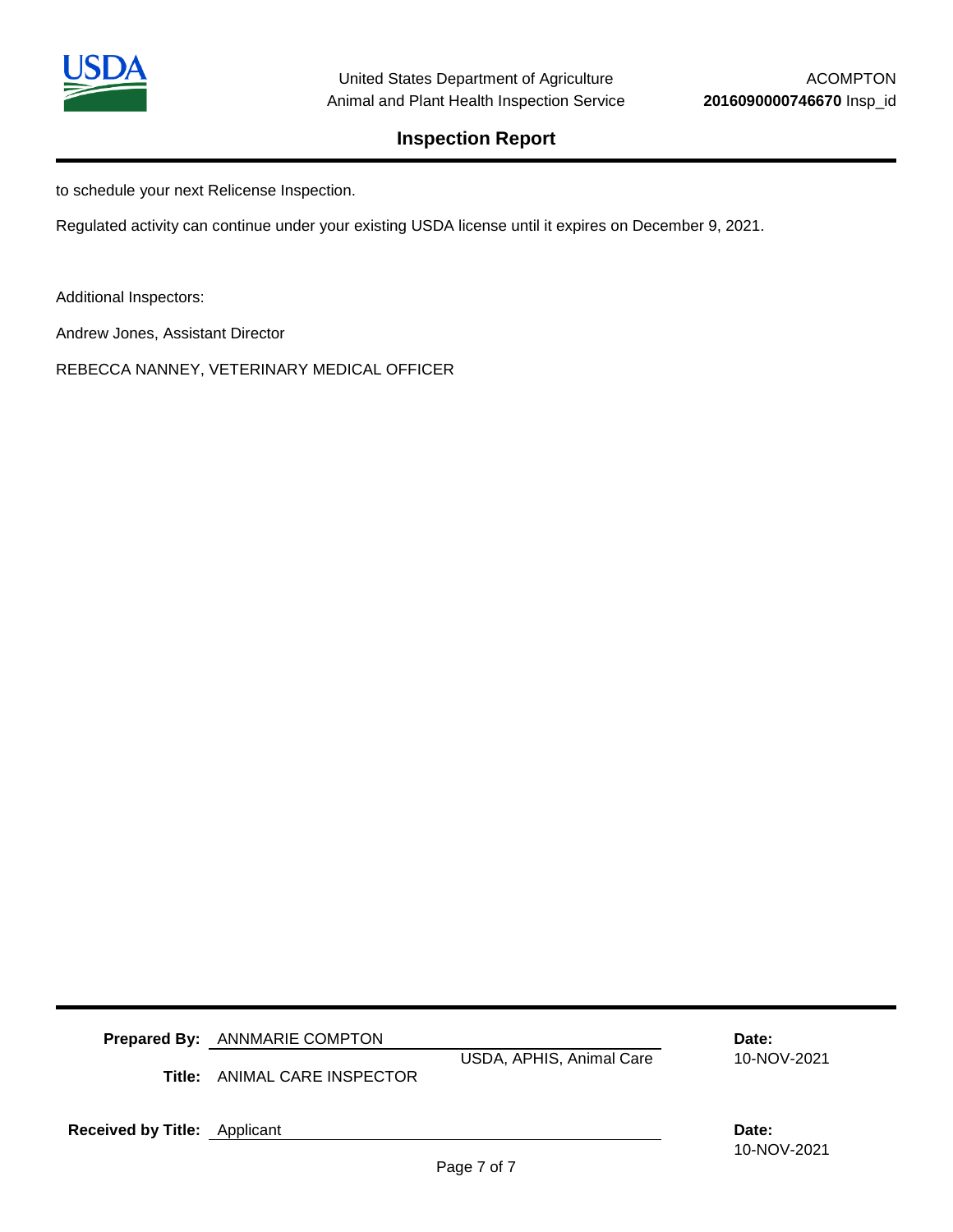

United States Department of Agriculture Customer: 334782 Animal and Plant Health Inspection Service Inspection Date: 08-Nov-2021

# **Species Inspected**

| Cust No | No.<br>'∩rt<br>וושע | Site | Site Name                   | Inspection  |
|---------|---------------------|------|-----------------------------|-------------|
| 334782  | 33-B-0435<br>JJ.    | 001  | <b>EDMONDS</b><br>. HOMAS F | 08-NOV-2021 |

| Count  | <b>Scientific Name</b>  | <b>Common Name</b>                           |
|--------|-------------------------|----------------------------------------------|
| 000004 | <b>Vulpes vulpes</b>    | RED FOX (INCLUDES SILVER FOX<br>& CROSS FOX) |
| 000003 | Vulpes zerda            | <b>FENNEC FOX</b>                            |
| 000002 | Leptailurus serval      | <b>SERVAL</b>                                |
| 000003 | Lynx lynx               | NORTHERN/EURASIAN LYNX                       |
| 000002 | Panthera tigris         | <b>TIGER</b>                                 |
| 000003 | Taxidea taxus           | AMERICAN BADGER                              |
| 000003 | Nasua nasua             | SOUTH AMERICAN COATI                         |
| 000002 | Callithrix jacchus      | <b>COMMON MARMOSET</b>                       |
| 000007 | Capra hircus            | DOMESTIC GOAT                                |
|        |                         | DOMESTIC PIG / POTBELLY PIG /                |
| 000017 | Sus scrofa domestica    | <b>MICRO PIG</b>                             |
| 000001 | Lynx rufus              | <b>BOBCAT</b>                                |
| 000004 | Lemur catta             | <b>RINGTAIL LEMUR</b>                        |
| 000002 | Hystrix cristata        | AFRICAN CRESTED PORCUPINE                    |
|        |                         | JAPANESE MACAQUE / SNOW                      |
| 000003 | Macaca fuscata          | <b>MACAQUE</b>                               |
| 000003 | Dolichotis patagonum    | PATAGONIAN CAVY / MARA                       |
| 000016 | Felis silvestris catus  | DOMESTIC CAT                                 |
| 000002 | Spilogale putorius      | <b>SPOTTED SKUNK</b>                         |
| 000008 | Cynomys Iudovicianus    | <b>BLACK-TAILED PRAIRIE DOG</b>              |
| 000002 | Eira barbara            | <b>TAYRA</b>                                 |
| 000001 | Leopardus geoffroyi     | <b>GEOFFROY'S CAT</b>                        |
|        |                         | <b>BLACK-AND-WHITE RUFFED</b>                |
| 000001 | Varecia variegata       | <b>LEMUR</b>                                 |
| 000002 | Eulemur fulvus          | <b>COMMON BROWN LEMUR</b>                    |
|        |                         | PUMA / MOUNTAIN LION /                       |
| 000002 | Puma concolor           | <b>COUGAR</b>                                |
| 000001 | Canis lupus familiaris  | <b>DOG ADULT</b>                             |
| 000005 | Felis silvestris catus  | <b>CAT KITTEN</b>                            |
| 000002 | Erethizon dorsatum      | NORTH AMERICAN PORCUPINE                     |
| 000001 | Chlorocebus pygerythrus | <b>VERVET</b>                                |
| 000002 | Herpestes ichneumon     | <b>EGYPTIAN MONGOOSE</b>                     |
|        |                         |                                              |
| 000104 | <b>Total</b>            |                                              |